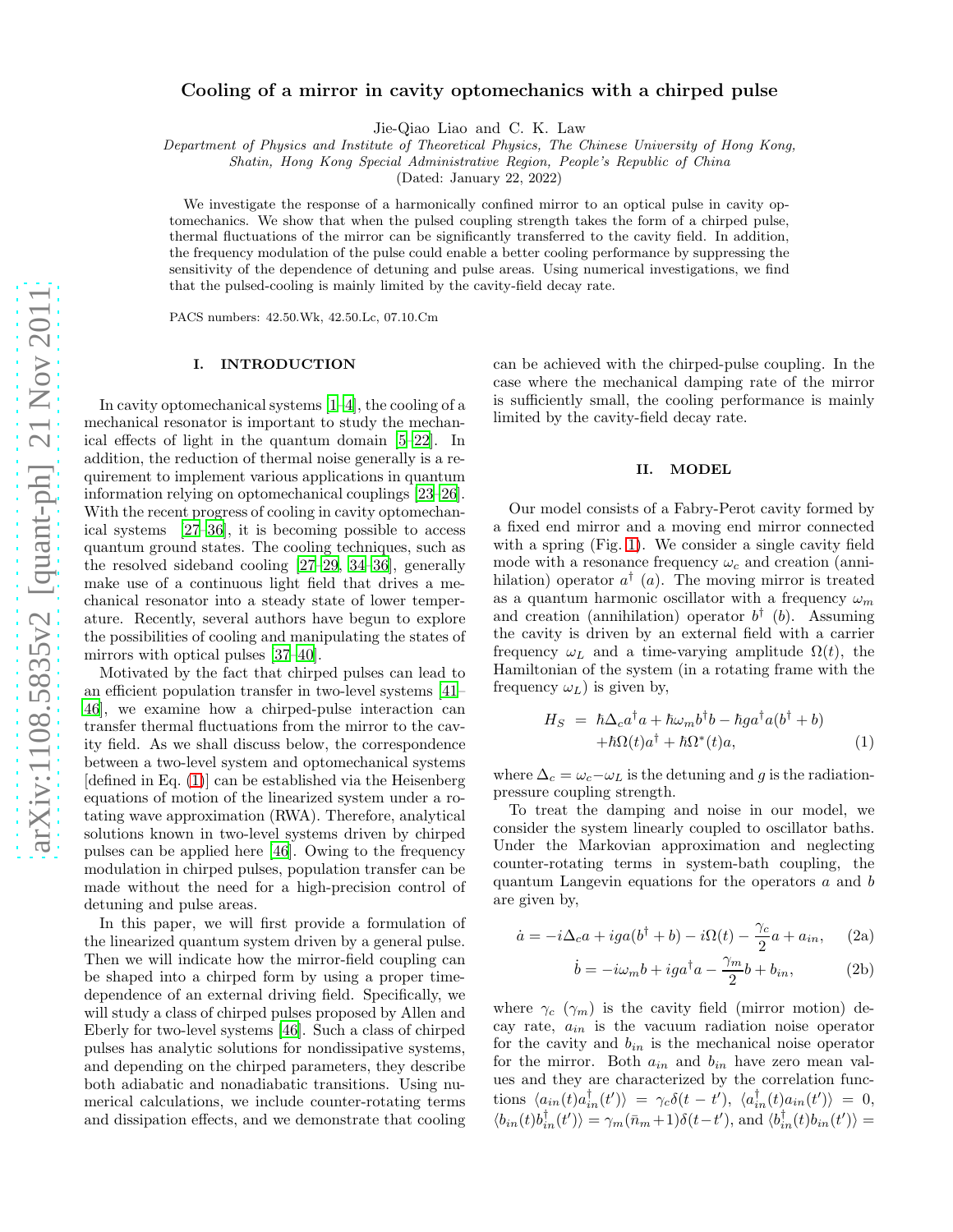

<span id="page-1-0"></span>FIG. 1: (Color online) Schematic diagram of the cavity optomechanical system. A Fabry-Perot cavity, formed by a fixed end mirror and a harmonically bound end mirror, is driven by a pulse.

 $\gamma_m \bar{n}_m \delta(t-t')$ , where  $\bar{n}_m = [\exp(\hbar \omega_m / k_B T_m) - 1]^{-1}$  is the average thermal excitation number of the mirror at temperature  $T_m$ . In this paper we will investigate the regime with  $\omega_m \gg \gamma_m$ . This is a regime where the Markovian approximation for the mirror noise can be justified [\[18](#page-5-11)].

# III. LINEARIZED SYSTEM AND FORMAL **SOLUTION**

By writing  $o = \langle o \rangle + \delta o$  ( $o = a, b$ ) and assuming the fluctuations are small  $(|\langle o \rangle|^2 \gg \langle \delta o^{\dagger} \delta o \rangle)$  during the pulse interaction, we may linearize Eq. [\(2\)](#page-0-1) and obtain the equations of motion,

<span id="page-1-3"></span>
$$
\delta \dot{a} = -i\Delta(t)\delta a + ig\langle a \rangle (\delta b^{\dagger} + \delta b) - \frac{\gamma_c}{2} \delta a + a_{in}, \quad (3a)
$$

$$
\delta \dot{b} = -i\omega_m \delta b + ig[\langle a^{\dagger} \rangle \delta a + \langle a \rangle \delta a^{\dagger}] - \frac{\gamma_m}{2} \delta b + b_{in}, \text{ (3b)}
$$

with  $\Delta(t) = \Delta_c - 2g \text{Re}[\langle b(t) \rangle]$ . The  $\langle a(t) \rangle$  and  $\langle b(t) \rangle$  are governed by:

<span id="page-1-5"></span>
$$
\langle \dot{a} \rangle = -i\Delta(t)\langle a \rangle - i\Omega(t) - \frac{\gamma_c}{2} \langle a \rangle, \tag{4a}
$$

$$
\langle \dot{b} \rangle = -i\omega_m \langle b \rangle + ig |\langle a \rangle|^2 - \frac{\gamma_m}{2} \langle b \rangle.
$$
 (4b)

For the linear approximation made above, we have neglected nonlinear terms  $ig\delta a(\delta b + \delta b^{\dagger})$  in Eq. [\(3a\)](#page-1-1) and  $ig\delta a^{\dagger}\delta a$  in Eq. [\(3b\)](#page-1-2) [\[47](#page-5-12)].

Equation [\(3\)](#page-1-3) corresponds to a linear coupling described by the Hamiltonian  $H_I = -\hbar g[\langle a^\dagger(t)\rangle\delta a + \bar{\langle} a(t) \rangle\delta a^\dagger](\delta b^\dagger +$ δb). Here  $\langle a(t) \rangle$  modulates the mirror-field coupling and its time dependence can be controlled by the driving amplitude  $\Omega(t)$ . We point out that any desirable  $\langle a(t) \rangle$  as a function of time can in principle be achieved by a corresponding  $\Omega(t)$ , according to Eq. (4a). For convenience, we let

<span id="page-1-4"></span>
$$
g\langle a^{\dagger}(t)\rangle \equiv \chi(t)e^{i\phi(t)}e^{-2ig\int_0^t \text{Re}[\langle b(\tau)\rangle]d\tau},\tag{5}
$$

where  $\chi(t)$  and  $\phi(t)$  are real functions, and the phase angle  $-2g \int_0^t \text{Re}[\langle b(\tau) \rangle] d\tau$  is introduced in order to compensate for the phase shift induced by the dynamical cavity frequency shift in  $\Delta(t)$ .

<span id="page-1-2"></span><span id="page-1-1"></span>By defining operators  $\delta A(t) = \delta a e^{i\left[\phi(t) + \int_0^t \Delta(\tau) d\tau\right]}$ and  $\delta B(t) = \delta b e^{i\omega_m t}$ , Eq. [\(3\)](#page-1-3) can be concisely written as  $\dot{\mathbf{v}}(t) = \mathbf{M}(t)\mathbf{v}(t) + \mathbf{N}(t)$ , where  $\mathbf{v}(t) =$  $[\delta A(t), \delta B(t), \delta A^{\dagger}(t), \delta B^{\dagger}(t)]^T$ , and

<span id="page-1-6"></span>
$$
\mathbf{M}(t) = \begin{bmatrix} -\frac{\gamma_c}{2} + i\dot{\phi}(t) & i\chi(t)e^{i(\Delta_c - \omega_m)t} & 0 & i\chi(t)e^{i(\Delta_c + \omega_m)t} \\ i\chi(t)e^{-i(\Delta_c - \omega_m)t} & -\frac{\gamma_m}{2} & i\chi(t)e^{i(\Delta_c + \omega_m)t} & 0 \\ 0 & -i\chi(t)e^{-i(\Delta_c + \omega_m)t} & -\frac{\gamma_c}{2} - i\dot{\phi}(t) & -i\chi(t)e^{-i(\Delta_c - \omega_m)t} \\ -i\chi(t)e^{-i(\Delta_c + \omega_m)t} & 0 & -i\chi(t)e^{i(\Delta_c - \omega_m)t} & -\frac{\gamma_m}{2} \end{bmatrix},
$$
(6)

and  $\mathbf{N}(t) = [A_{in}(t), B_{in}(t), A_{in}^{\dagger}(t), B_{in}^{\dagger}(t)]^T$  with  $A_{in}(t) = a_{in}e^{i\left[\phi(t) + \int_0^t \Delta(\tau)d\tau\right]}$  and  $B_{in}(t) = b_{in}e^{i\omega_m t}$ . The solution of  $\mathbf{v}(t)$  is

$$
\mathbf{v}(t) = \mathbf{G}(t)\mathbf{v}(0) + \mathbf{G}(t)\int_0^t \mathbf{G}^{-1}(\tau)\mathbf{N}(\tau)d\tau,
$$
 (7)

where  $\mathbf{G}(t)$  is governed by

<span id="page-1-8"></span>
$$
\dot{\mathbf{G}}(t) = \mathbf{M}(t)\mathbf{G}(t),\tag{8}
$$

with  $\mathbf{G}(0) = I$  being the identity matrix.

The state of the system can be conveniently described by a covariance matrix  $\mathbf{R}(t)$  whose elements are:  $\mathbf{R}_{ll'}(t) = \langle \mathbf{v}_l(t) \mathbf{v}_{l'}(t) \rangle$   $(l, l' = 1, 2, 3, 4)$ . Therefore  $\mathbf{R}_{31}(t) = \langle \delta a^{\dagger} \delta a \rangle$  and  $\mathbf{R}_{42}(t) = \langle \delta b^{\dagger} \delta b \rangle$  are mean displaced particle numbers measuring the fluctuations. By Eq.  $(7)$ ,  $\mathbf{R}(t)$  reads,

<span id="page-1-7"></span>
$$
\mathbf{R}(t) = \mathbf{G}(t)\mathbf{R}(0)\mathbf{G}^T(t) + \mathbf{G}(t)\mathbf{Z}(t)\mathbf{G}^T(t),
$$
 (9)

with

$$
\mathbf{Z}(t) = \int_0^t \int_0^t \mathbf{G}^{-1}(\tau) \mathbf{C}(\tau, \tau') [\mathbf{G}^{-1}(\tau')]^T d\tau d\tau'. \quad (10)
$$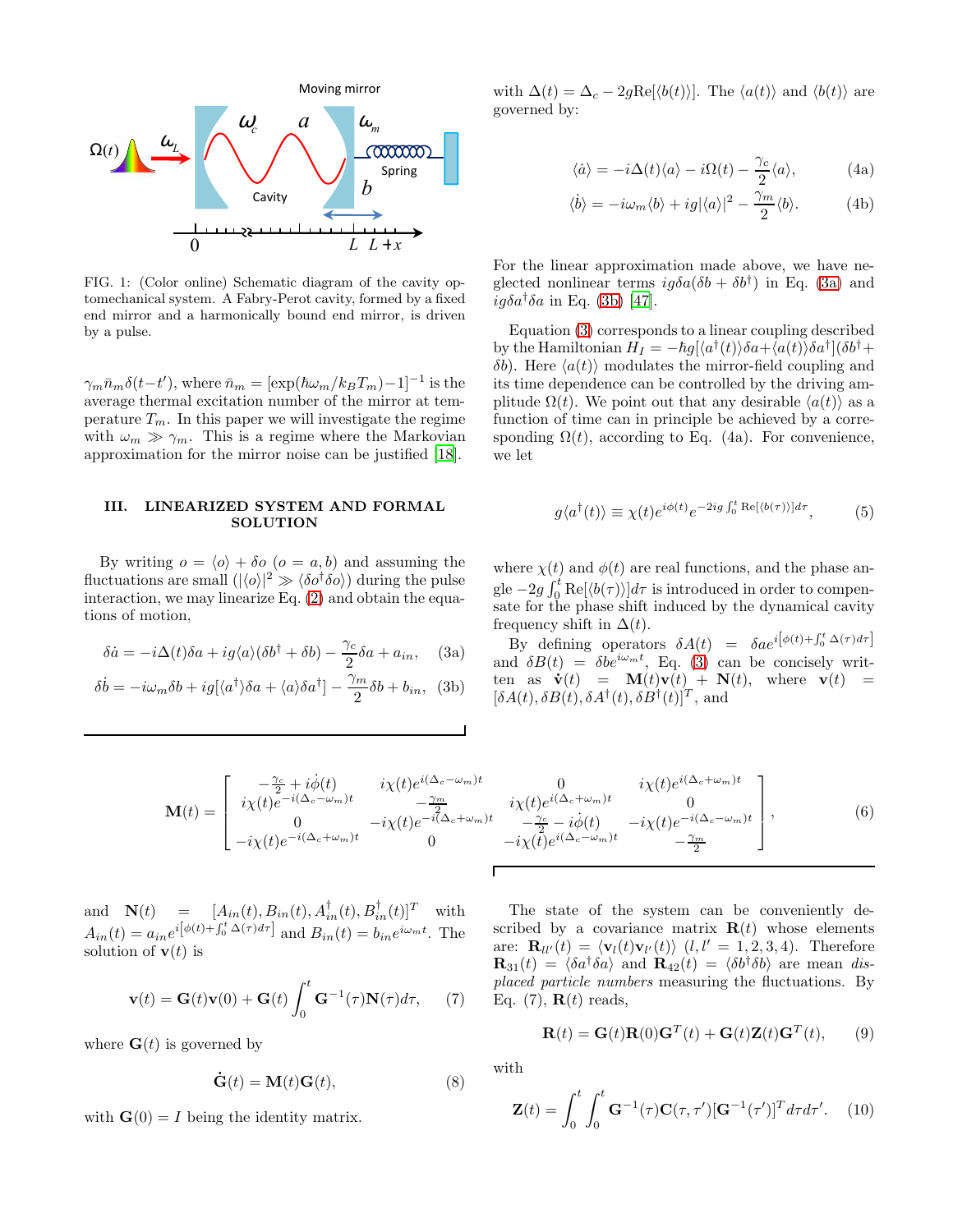The matrix  $\mathbf{R}(0)$  is determined by the initial condition of the system, and  $\mathbf{C}(\tau, \tau')$  is the two-time correlation function of noise operators, which is defined by the elements  $\mathbf{C}_{l,l'}(\tau,\tau') = \langle \mathbf{N}_l(\tau) \mathbf{N}_{l'}(\tau') \rangle$   $(l,l' = 1, 2, 3, 4)$ . Assuming that initially the cavity is in vacuum and the mirror is in a thermal equilibrium at the same temperature  $T_m$  as its bath, i.e.,  $\rho(0) = |0\rangle_c\langle 0|_c \otimes \rho_{th}(T_m)$  with  $\rho_{th}(T_m) =$  $\exp[-\hbar\omega_m b^\dagger b/k_B T_m]/\text{Tr}(\exp[-\hbar\omega_m b^\dagger b/k_B T_m]),$  then  $\exp[-\hbar \omega_m b^{\dagger} b / k_B T_m] / \text{Tr}(\exp[-\hbar \omega_m b^{\dagger} b / k_B T_m]),$  then<br>the matrix **R**(0) has three nonzero elements: **R**<sub>13</sub>(0) = 1,  $$ Markovian baths imply  $\mathbf{C}(\tau, \tau') = \mathbf{C}\delta(\tau - \tau')$ , where C is a constant matrix with three nonzero elements:  $C_{13} = \gamma_c, C_{24} = \gamma_m(\bar{n}_m + 1), \text{ and } C_{42} = \gamma_m \bar{n}_m.$ 

### IV. COOLING OF THE MIRROR

We will employ the expectation value of displaced phonon number  $\langle \delta b^{\dagger} \delta b \rangle$  as an indicator of cooling. This means that the idea of cooling in our scheme should be understood as a process of reducing excitations with respect to the mean amplitude  $\langle b \rangle$  of the mirror.

### A. Chirped-pulse coupling

We now ask what  $\Omega(t)$  is suitable for cooling the mirror. Guided by the fact that a chirped-pulse driving can efficiently realize population transfer in two-level systems [\[41](#page-5-9)[–46\]](#page-5-10), we consider the coupling strength in Eq. [\(5\)](#page-1-4) taking the chirped form [\[46\]](#page-5-10),

<span id="page-2-0"></span>
$$
\chi(t) = \chi_0 \text{sech}[\alpha(t - t_0)],\tag{11a}
$$

$$
\theta(t) = \dot{\phi}(t) = \beta \tanh[\alpha(t - t_0)]. \tag{11b}
$$

Here  $t_0$  determines the time of the pulse peak entering the cavity,  $\alpha^{-1}$  measures the pulse duration,  $\beta$  controls the magnitude of the frequency modulation, and  $\chi_0$  is the strength of the pulse coupling.

The required driving amplitude  $\Omega(t)$  for generating the above  $\chi(t)$  and  $\phi(t)$  can be found using Eqs. [\(4\)](#page-1-5), [\(5\)](#page-1-4), and [\(11\)](#page-2-0) as

$$
\Omega(t) = i \langle \dot{a}(t) \rangle - \left[ \Delta(t) - i \frac{\gamma_c}{2} \right] \langle a(t) \rangle, \tag{12}
$$

with

$$
\langle a(t) \rangle = \frac{\chi_0}{g} \text{sech}[\alpha(t - t_0)] e^{-i[\phi(t) - 2g \int_0^t \text{Re}[\langle b(\tau) \rangle] d\tau]},
$$
\n(13a)

$$
\langle b(t) \rangle = i \frac{\chi_0^2}{g} \int_0^t \mathrm{sech}^2[\alpha(\tau - t_0)] e^{-\left(\frac{\gamma_m}{2} + i\omega_m\right)(t - \tau)} d\tau,
$$
\n(13b)

$$
\phi(t) = \frac{\beta}{\alpha} \log \left[ \frac{\cosh[\alpha(t - t_0)]}{\cosh(\alpha t_0)} \right].
$$
 (13c)

An example illustrating the chirped pulse coupling and the corresponding  $\Omega(t)$  is given in Fig. [2.](#page-2-1)



<span id="page-2-1"></span>FIG. 2: (Color online) Plot of (a) the chirped pulse given in Eq. [\(11\)](#page-2-0) and (b) the original driving amplitude  $\Omega(t)$  vs the scaled time  $\omega_m t$ . The parameters are:  $\alpha/\omega_m = 0.14$ ,  $\beta/\omega_m = 0.04$ ,  $\omega_m t_0 = 40$ , and  $\chi_0 = \frac{1}{2}\sqrt{\alpha^2 + \beta^2}$ .

#### B. Ideal case

To find the optimal relation for  $\chi_0$ ,  $\alpha$ , and  $\beta$  in Eq. [\(11\)](#page-2-0) such that efficient cooling can be achieved, we first investigate the nondissipative case ( $\gamma_c = 0$  and  $\gamma_m = 0$ ) as a guide. Specifically, we consider the resonance case  $\Delta_c = \omega_m$ . Under the condition  $(\Delta_c + \omega_m) \gg \chi_0$ , we discard the terms  $\pm i \chi(t) e^{\pm i(\Delta_c + \omega_m)t}$  in Eq. [\(6\)](#page-1-6) by RWA, then by letting  $u(t) = \langle \delta A^{\dagger} \delta B \rangle + \langle \delta B^{\dagger} \delta A \rangle$ ,  $v(t) =$  $i(\langle \delta B^{\dagger} \delta A \rangle - \langle \delta A^{\dagger} \delta B \rangle),$  and  $w(t) = \langle \delta A^{\dagger} \delta A \rangle - \langle \delta B^{\dagger} \delta B \rangle,$ we can obtain the Bloch equations

$$
\dot{u}(t) = \dot{\phi}(t)v(t),\tag{14a}
$$

$$
\dot{v}(t) = -\dot{\phi}(t)u(t) + 2\chi(t)w(t),\tag{14b}
$$

$$
\dot{w}(t) = -2\chi(t)v(t). \tag{14c}
$$

Under the initial condition  $u_i = 0, v_i = 0,$  and  $w_i =$  $-\bar{n}_m$ , we find that, when

<span id="page-2-3"></span>
$$
\chi_0 = \frac{1}{2}\sqrt{\alpha^2 + \beta^2},\tag{15}
$$

the solution of the Bloch equations is [\[46\]](#page-5-10)

$$
u(t) = -\frac{\beta}{\alpha}v(t) = \frac{\bar{n}_m \beta}{2\chi_0} \text{sech}[\alpha(t - t_0)],\tag{16a}
$$

$$
w(t) = \bar{n}_m \tanh[\alpha(t - t_0)].
$$
 (16b)

Therefore the average quasi-phonon number evolves as

<span id="page-2-2"></span>
$$
\langle \delta b^{\dagger} \delta b \rangle = \langle \delta B^{\dagger} \delta B \rangle = \frac{\bar{n}_m}{2} (1 - \tanh[\alpha(t - t_0)]). \quad (17)
$$

When  $\alpha(t - t_0) \gg 1$ , we have  $\langle \delta b^{\dagger} \delta b \rangle \approx 0$  (for example,  $tanh 5 = 0.999909$ , which implies that thermal noise in the mirror can be extracted almost completely. Thus,  $\chi_0 = \frac{1}{2} \sqrt{\alpha^2 + \beta^2}$  is a relation to implement efficient cooling of the mirror in the absence of dissipation.

<span id="page-2-4"></span>It is useful to note that for the constant-pulse coupling case [i.e.,  $\chi(t)$  is a constant], one can also extract energy from the mirror, but the corresponding solution is oscillatory at a Rabi frequency, i.e., the phonon number in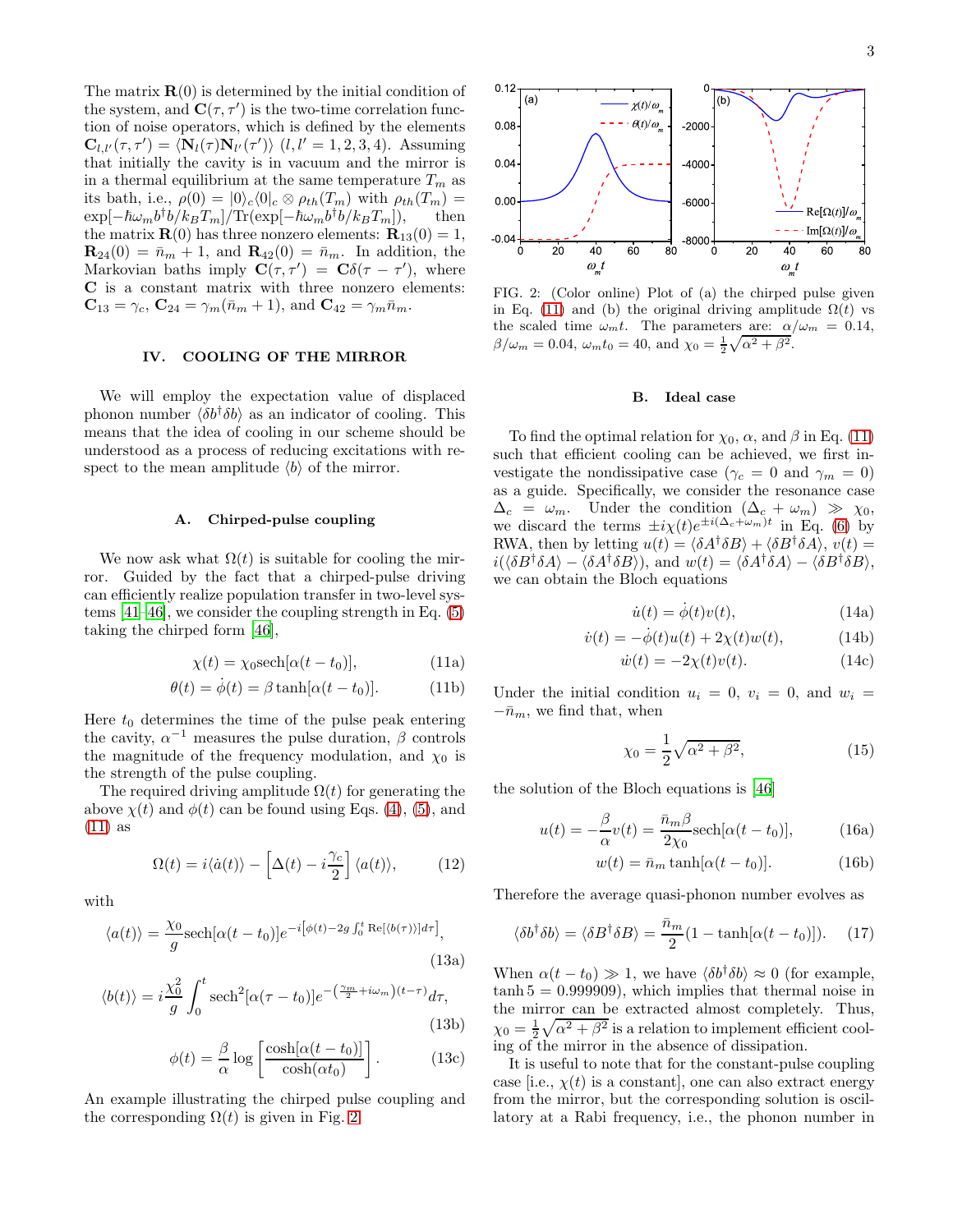

<span id="page-3-0"></span>FIG. 3: (Color online) (a) Time evolution of the displaced phonon number  $\langle \delta b^{\dagger} \delta b \rangle$  and displaced photon number  $\langle \delta a^{\dagger} \delta a \rangle$ in the chirped-pulse coupling case for two different values for the  $\gamma_c$ . The solid and short dashed curves are for the case of  $\gamma_c/\omega_m = 0.0435$ , while the dashed and dash-dotted curves are for the case of  $\gamma_c/\omega_m = 0.00435$ . (b) Plot of the real and imaginal parts of  $\langle b(t) \rangle$  vs the scaled time  $\omega_m t$ . Here  $\Delta_c = \omega_m.$ 

the mirror is a cosine function of time. In this case the timing of the constant pulse is crucial in order to locate the instant when the phonon number is minimum. However, our scheme does not have such a timing control issue because the solution [\(17\)](#page-2-2) indicates that after the pulse duration (about  $2t_0$ ), the residual quasiphonon number of the mirror changes slowly in time by the behavior of the tanh $[\alpha(t - t_0)]$  function.

As a remark, we indicate that  $\chi_0$  should be much smaller than the mirror frequency  $\omega_m$  in order to meet the condition of RWA. The violation of RWA would mean that the parametric interaction of the form  $\delta a^{\dagger} \delta b^{\dagger} + h.c.$ becomes important, which generally leads to heating of the system. Therefore by Eq. [\(15\)](#page-2-3), the pulse duration characterized by  $\alpha^{-1}$  cannot be arbitrarily short, i.e.,  $\alpha < 2\chi_0 \ll 4\omega_m$ . Our numerical calculations (without RWA) indicate that the parameters used in Fig. [3](#page-3-0) are quite sufficient for RWA to be valid.

### C. Dissipative case

In realistic experiments, the interactions with environments will inevitably lead to dissipation of the system. In addition, the counter-rotating terms  $(\delta a^{\dagger} \delta b^{\dagger} + h.c.)$  ignored in RWA may modify the dynamic process. In what follows, we numerically study the cooling process in the dissipative case beyond RWA. We consider the realisti-cally experimental parameters for the system [\[34\]](#page-5-6):  $\omega_m \approx$  $2\pi \times 73.5$  MHz,  $\gamma_m \approx 2\pi \times 1.3$  kHz,  $\gamma_c \approx 2\pi \times 3.2$  MHz, and  $g \approx 2\pi \times 843.1$  Hz. Namely,  $\gamma_m/\omega_m \approx 1.768 \times 10^{-5}$ ,  $\gamma_c/\omega_m \approx 0.0435$ , and  $g/\omega_m \approx 1.147 \times 10^{-5}$ . With these parameters and the chirped pulse given in Fig. [2,](#page-2-1) we solve Eq.  $(9)$  numerically. In Fig. [3\(](#page-3-0)a), we plot the time evolution of the mean displaced particle numbers. We see that the  $\langle \delta b^{\dagger} \delta b \rangle$  decreases rapidly from its initial value  $(\bar{n}_m = 1000)$  to a relatively small number (about 34)

when the chirped pulse is applied. At the same time,  $\langle \delta a^{\dagger} \delta a \rangle$  in the cavity increases rapidly from zero to a peak value and then decreases to zero gradually through the cavity decay channel. We note that the residual fluctuations of the mirror are limited by the noise of the system, mainly of the cavity-field damping. Our numerical investigations show that when the cavity-field decay rate is  $\gamma_c/\omega_m \approx 0.00435$ , the residual  $\langle \delta b^{\dagger} \delta b \rangle$  can further be reduced to  $1.08$  [the dash line in Fig. [3\(](#page-3-0)a)]. In addition, numerical calculations indicate the correction from the counter-rotating terms is negligible with these parameters.

We remark that during the pulse interaction, the mirror attains a non-zero coherent amplitude (i.e.,  $\langle b(t) \rangle \neq$ 0) according to Eq. [\(13b\)](#page-2-4). But such a coherent motion should not be confused with the fluctuations we aim to reduce in this paper. For the present parameters used in Fig. [3\(](#page-3-0)a), we plot the time evolution of  $\langle b(t) \rangle$  in Fig. 3(b). We see that there is a small amplitude  $|\langle b(2t_0)\rangle| \approx 2$  near the end of the pulse interaction. Actually, when the thermal fluctuation of the mirror is completely transferred to the cavity, the mirror in the displaced representation will be in its ground state. Therefore, in the original representation, the mirror is prepared in a coherent state of the mechanical motion.

We also point out that although there are residual cavity photons after the pulse duration (around  $2t_0$ ), the heating due to such photons is found to be negligible because of the weak coupling strength  $g$ . We can estimate that for a residual cavity photon number  $n_r$  at time  $2t_0$ , the mirror can be excited to have phonon number  $(gn_r/\omega_m)^2$ , which is of the order of 0.001 with the parameters used in Fig. [3](#page-3-0) ( $\gamma_c/\omega_m = 0.0435$ ). Therefore the heating is mainly due to the heat bath of the mirror. For example, we find that the heat bath of the mirror would increase the phonon number from 34 to 38 when the time evolves from  $\omega_m t = 80$  to 300.

#### D. Effects of the  $\beta$  parameter

The frequency modulation characterized by the parameter  $\beta$  is a main feature of the chirped coupling. In the case of  $\beta = 0$ , the coupling corresponds to a  $\pi$  pulse because  $\int_{-\infty}^{\infty} \alpha \operatorname{sech}[\alpha(t - t_0)]dt = \pi$  is the pulse area. However, such a simple  $\pi$  pulse generally does not bring an optimal cooling when dissipation and counter-rotating terms are included. The parameter  $\beta$  therefore provides a way to adjust the pulse for a better cooling performance. In Fig. [4,](#page-4-3) we demonstrate this feature numerically by plotting the final mean displaced phonon number of the mirror (defined at time  $t = 2t_0$ ) as a function of  $\beta$ . There are two situations [Fig.  $4(a)$  and  $4(b)$ ] that we will discuss below, but in both figures, it is apparent that non-zero values of  $\beta$  can better reduce the displaced phonon number of the mirror.

We point out that the final displaced phonon number can become less sensitive to the detuning  $\Delta_c$  when  $|\beta|$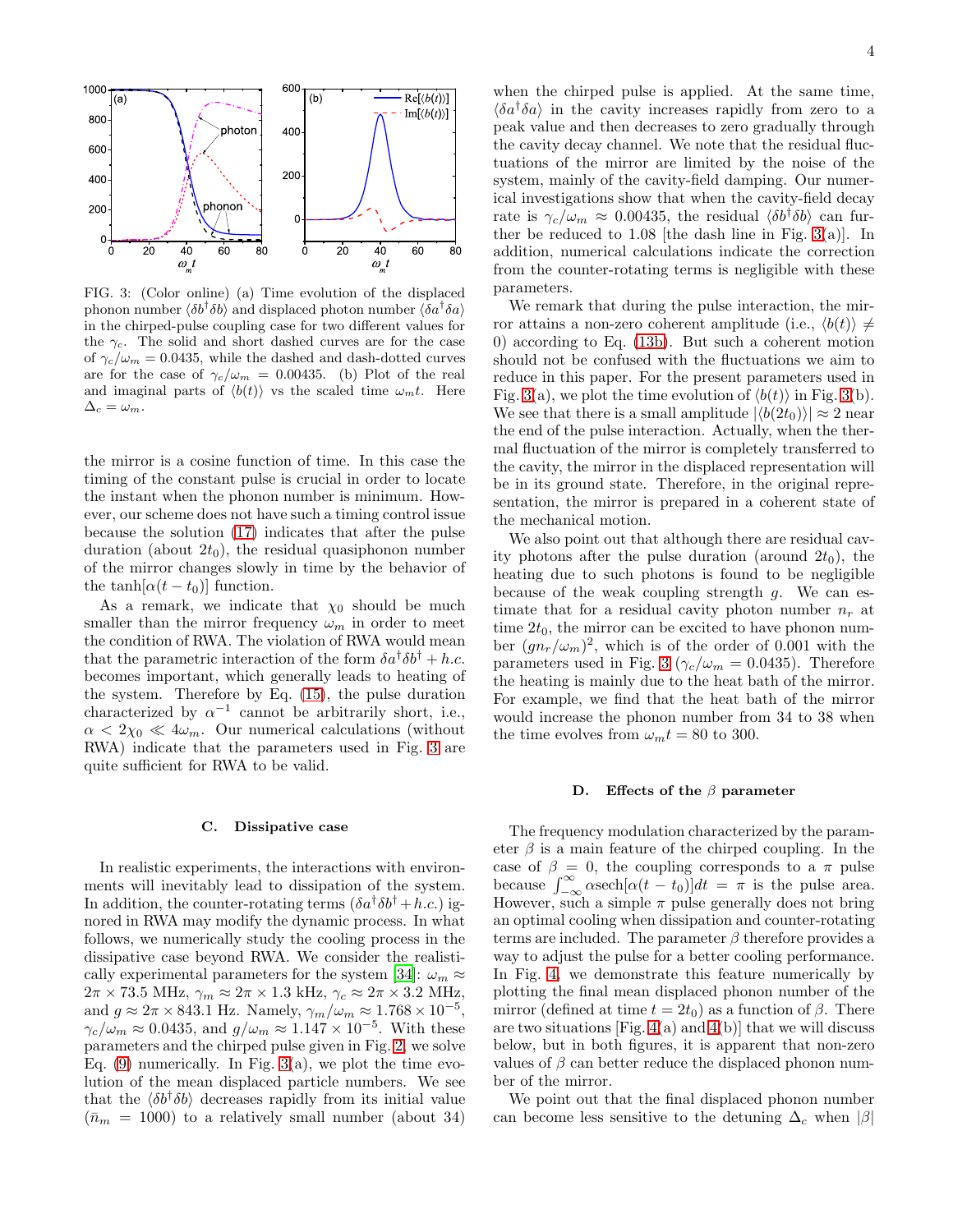

<span id="page-4-3"></span>FIG. 4: (Color online) (a) Plot of the final mean displaced phonon number  $\langle \delta b^{\dagger} \delta b \rangle_f$  vs the phase modulation amplitude β for various detunings  $\Delta_c/\omega_m = 1$  and 1.02. (b) Plot of  $\langle \delta b^{\dagger} \delta b \rangle_f$  vs  $\beta$  for various parameters  $\delta = -0.1, 0,$  and 0.1.

is increased. This is shown in Fig.  $4(a)$  where we can compare the sideband resonance case  $\Delta_c = \omega_m$  with a slightly off resonance case. We see that although cooling with an off-resonance  $\Delta_c$  is less effective, the dependence on  $\Delta_c$  becomes weaker as | $\beta$ | increases. For the parameters used in Fig. [4\(](#page-4-3)a), the final displaced phonon numbers are essentially the same when  $|\beta| > 0.2\omega_m$ . This shares a similar feature in two-level systems as a chirped pulse can make efficient population transfer in the presence of inhomogeneous broadening.

In Fig. [4\(](#page-4-3)b), we illustrate the effect of  $\beta$  on cooling when there are uncertainties in controlling the pulse area. Such an error, for example, may come from an inaccurate value of the coupling strength q. Let us express  $\chi(t)$  as

$$
\chi(t) = (1+\delta)\chi_0 \text{sech}[\alpha(t-t_0)],\tag{18}
$$

with  $\delta$  describing the deviation. At  $\beta = 0$ , Fig. [4\(](#page-4-3)b) shows that a modest change of  $\delta$  can affect the final displaced phonon number quite significantly. In fact, we notice that the case  $\delta = 0.1$  in the figure actually corresponds to a better cooling. This indicates that  $\chi_0$  in Eq. [\(15\)](#page-2-3) is no longer optimal for cooling because of dissipative effects. The search for optimal pulse parameters relies on numerical work, but Fig. [4\(](#page-4-3)b) suggests that the frequency modulation with a suitable range of  $\beta$  may ease the sensitivity of  $\delta$  and hence improve the cooling performance even though the pulse parameters are not exactly optimal.

# V. CONCLUSION AND REMARKS

To conclude, we have proposed a method to cool a moving mirror in cavity optomechanics by a chirped pulse. Within the linearization framework, we have shown how a chirped pulse coupling can be achieved by an external driving field, and numerically we have demonstrated that thermal fluctuations in the mirror can be significantly transferred to the cavity after the pulse. In particular, the frequency modulation plays a positive role in the cooling process especially when there are uncertainties in controlling the detuning and pulse areas.

Finally, we remark that it would be difficult to present a general comparison of the cooling efficiency between our scheme and the resolved sideband cooling. This is because Eq. [\(8\)](#page-1-8) has no analytic solution and so the residual phonon number can only be calculated numerically. Nevertheless, we notice that by decreasing the cavity decay rate, the residual phonon number can be lowered. As a specific example, with  $\gamma_c/\omega_m = 0.001$  and the same other parameters as in Fig. [3,](#page-3-0) the residual phonon number can reach 0.64. Therefore, the system under such parameters may effectively be considered as the ground state, although this residual phonon number is higher than the resolved sideband cooling limit  $(\gamma_c/4\omega_m)^2$  [\[28\]](#page-5-13). The main purpose of this paper is to provide an alternative method of cooling based on pulsed interaction, which is a transient solution rather than a steady-state one. In other words, the process can occur in a finite duration of time, and this could be a useful feature for manipulating quantum states of the mirror.

# Acknowledgments

This work is partially supported by a grant from the Research Grants Council of Hong Kong, Special Administrative Region of China (Project No. CUHK401810).

- <span id="page-4-0"></span>[1] T. J. Kippenberg and K. J. Vahala, Science 321, 1172 (2008).
- [2] I. Favero and K. Karrai, Nature Photon. 3, 201 (2009).
- [3] F. Marquardt and S. M. Girvin, Physics 2, 40 (2009).
- <span id="page-4-1"></span>[4] M. Aspelmeyer, S. Gröblacher, K. Hammerer, and N. Kiesel, J. Opt. Soc. Am. B 27, A189 (2010).
- <span id="page-4-2"></span>[5] C. Fabre, M. Pinard, S. Bourzeix, A. Heidmann, E. Giacobino, and S. Reynaud, Phys. Rev. A 49, 1337 (1994).
- [6] S. Mancini and P. Tombesi, Phys. Rev. A 49, 4055 (1994).
- [7] A. Heidmann and S. Reynaud, Phys. Rev. A 50, 4237 (1994).
- [8] S. Bose, K. Jacobs, and P. L. Knight, Phys. Rev. A 56, 4175 (1997).
- [9] W. Marshall, C. Simon, R. Penrose, and D. Bouwmeester, Phys. Rev. Lett. 91, 130401 (2003); D. Kleckner, I. Pikovski, E. Jeffrey, L. Ament, E. Eliel, J. van den Brink, and D. Bouwmeester, New J. Phys. 10, 095020 (2008).
- [10] H. Ian, Z. R. Gong, Y. X. Liu, C. P. Sun, and F. Nori, Phys. Rev. A 78, 013824 (2008); Z. R. Gong, H. Ian, Y. X. Liu, C. P. Sun, and F. Nori, ibid. 80, 065801 (2009).
- [11] K. Jähne, C. Genes, K. Hammerer, M. Wallquist, E. S. Polzik, and P. Zoller, Phys. Rev. A 79, 063819 (2009).